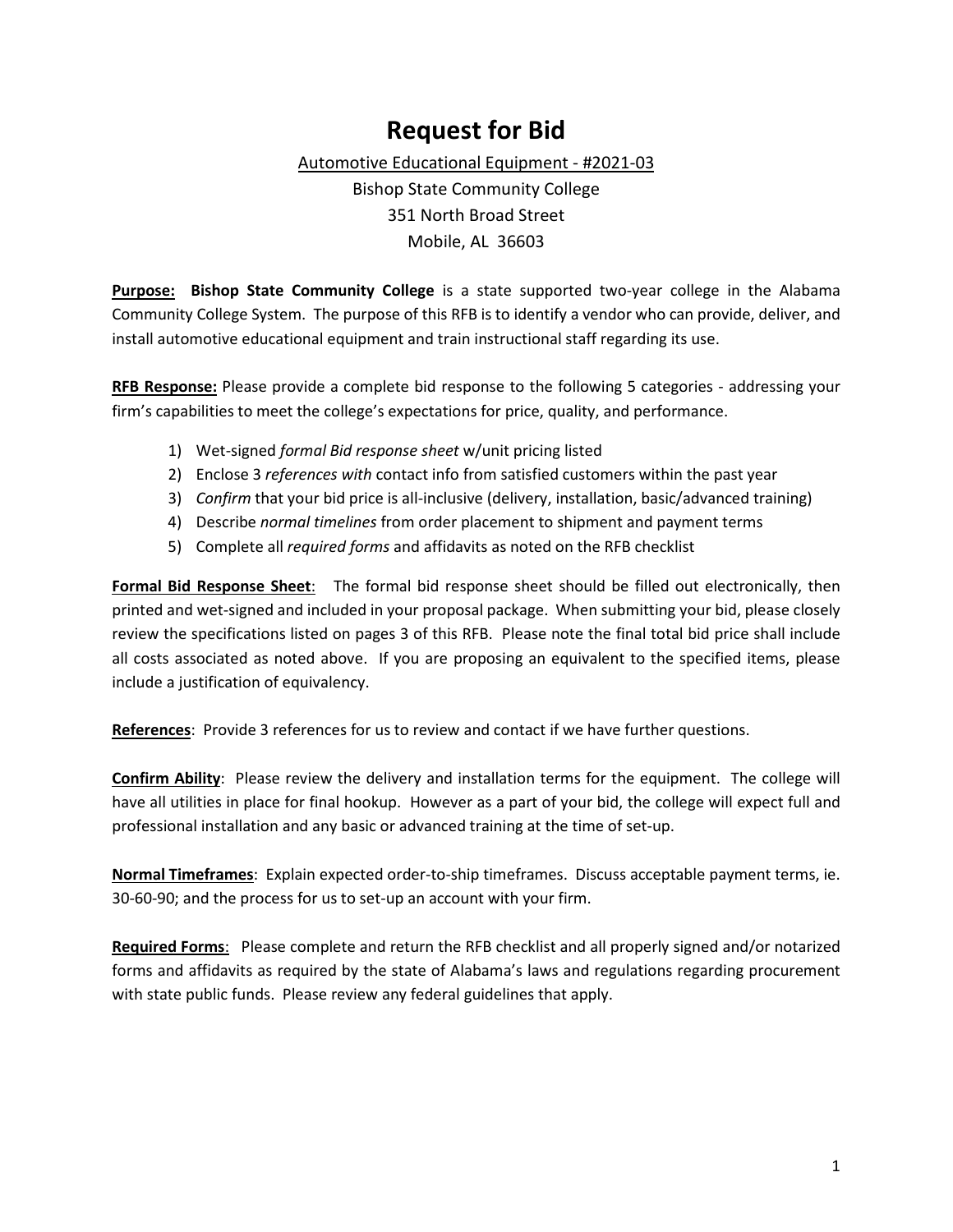Sealed bids (only) will be received until December 10<sup>th</sup>, 2020 at 1:00pm. At 1:30pm, the college will unseal and begin evaluation with the goal, but no guarantee, that a decision will be made the same week. As a member of the public you are invited to attend the unsealing at the address below. However no decision will be made at the public meeting.

All inquiries and questions regarding the equipment should be directed to Jason Corley via email at: [jcorley@bishop.edu](mailto:jcorley@bishop.edu)

*Sealed* proposals should be clearly labeled on the outside and directed to:

Bishop State Community College Business Office Adam Merkle, *Purchasing Agent* **SEALED #2021-03** 351 N Broad Street Mobile, AL 36603 (251) 405-7128 [amerkle@bishop.edu](mailto:amerkle@bishop.edu)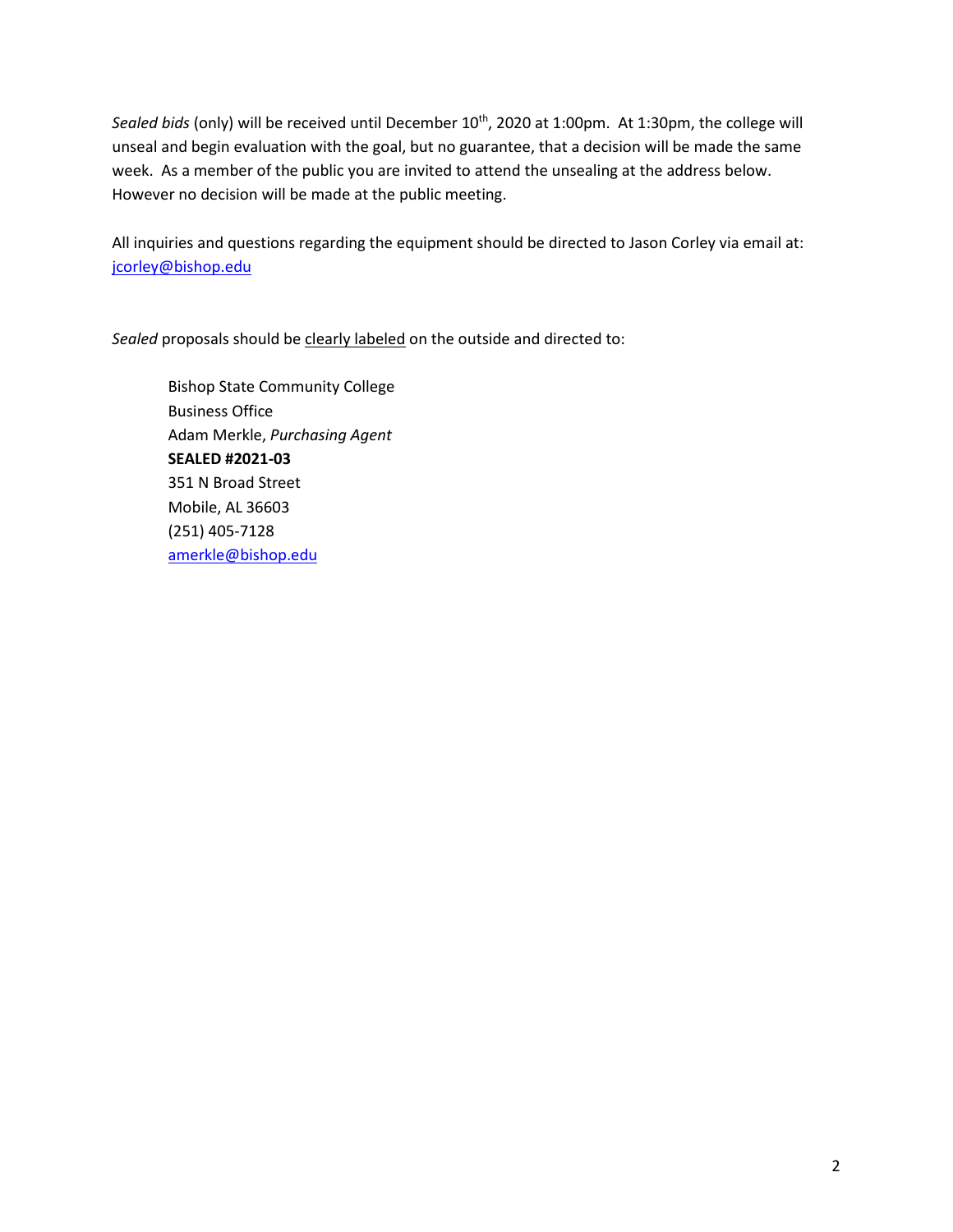# **Specifications**

| <b>Part Number</b> | Qtv            | <b>Description</b>                                                    |
|--------------------|----------------|-----------------------------------------------------------------------|
|                    |                |                                                                       |
| 18002TR            | 5              | <b>GM Specialized Electronic Trainer</b>                              |
| 18002TT            | $\overline{2}$ | GM Specialized Electronic Troubleshooting Trainer (Faulted, Suitcase) |
| 18002IGB           | $\overline{2}$ | GM Specialized Electronic Instructor Guide Book - Stages 1, 2, & 3    |
| 18002SM            | $\overline{2}$ | GM Specialized Electronic Student Manual - Stages 1, 2, & 3           |
| 4810               | 10             | <b>Applied Electrical Trainer</b>                                     |
| 4820               | 15             | ElectroMechanical Trainer                                             |
| 050-001-091        | 13             | ATech Dual Blue Gemstar Storage Case (Holds 2 Trainers)               |
| 821FJ              | 1              | Lighting System (J1850) Trainer / Courseware                          |
| 822FJ              | 1              | Instrument Panel System (J1850) Trainer / Courseware                  |
| 850FJ              | 1              | Power Door Lock System (J1850) Trainer / Courseware                   |
| 811C               | 1              | Starting System (Can) Trainer / Courseware                            |
| 812C               | 1              | Charging System (CAN) Trainer / Courseware                            |
| 821C               | 1              | Lighting System (CAN)) Trainer / Courseware                           |
| 830C               |                | Wiper/Washer System (CAN) Trainer / Courseware                        |
| 840C               | 1              | Power Windows (CAN) Trainer / Courseware                              |
| 850C               | 1              | Power Door Lock System (CAN) Trainer / Courseware                     |
| 860C               | 1              | Power Seat System (CAN) Trainer / Courseware                          |
| 2652               | 1              | GM (J1850) OBD II System Trainer / Courseware                         |

**\*The total bid price includes all costs associated with the delivery, installation, set-up, and staff training for all equipment. The college will have all utilities in place. The winning supplier shall provide a complimentary normal set of start-up accessories.**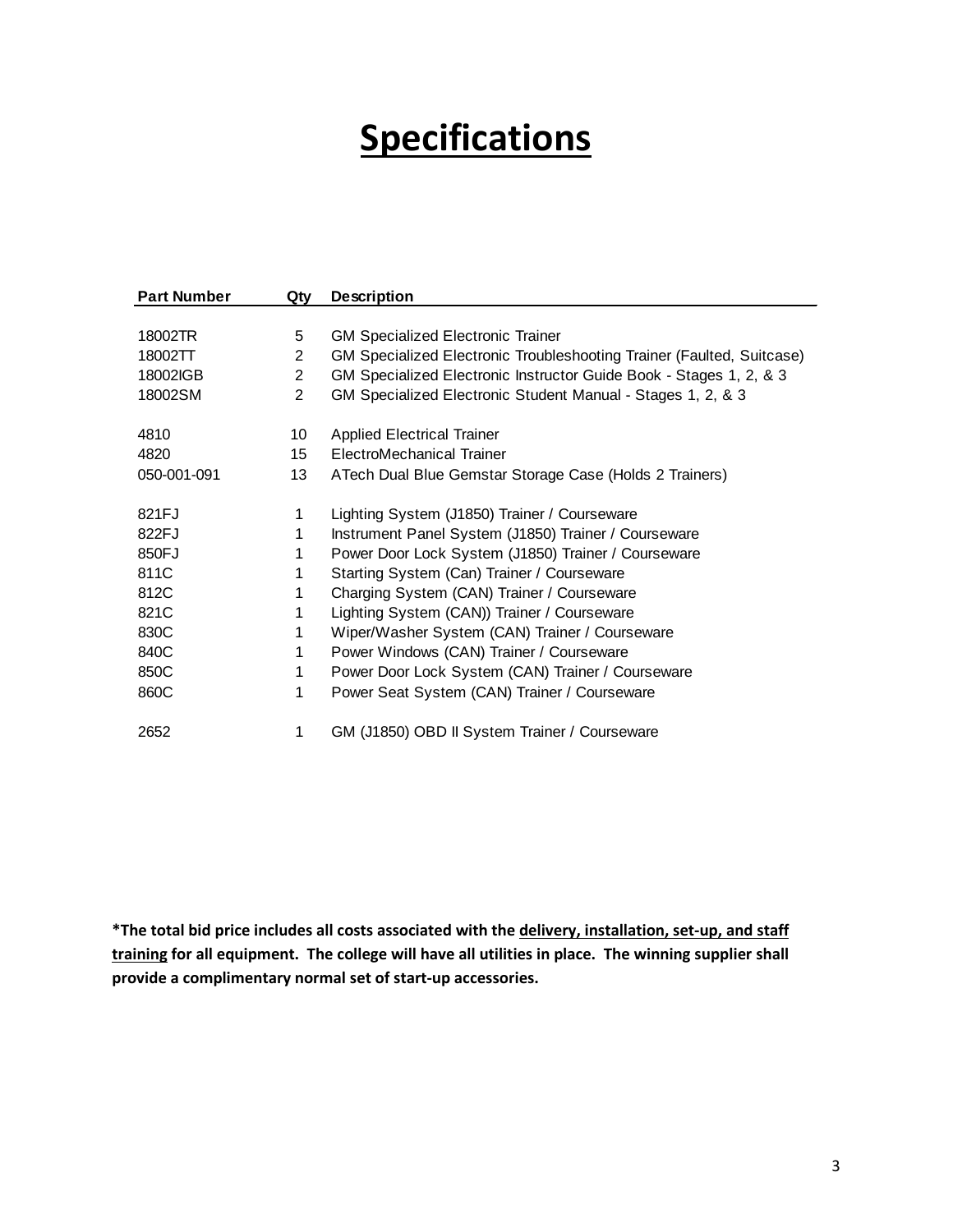## **ADDITIONAL PROVISIONS**

- 1. For the purpose of this RFB, the College designates a preference zone to include those entities operating within the state of Alabama.
- 2. The College reserves the right to accept bids in any combination, or reject any bid or part thereof and waive information that might be in the best interest of the College. The College expressly reserves the right to reject all bids if, in its sole discretion, the College believes the rejection of all bids would be in the best interests of the College.
- 3. After the bids are opened, all bids become the property of the College and will be made available for public inspection.
- 4. The proposal is to be made without connections with any other person, company, or party making a bid proposal and is to be in all respects fair and in good faith, without collusion or fraud.
- 5. Bishop State Community College is tax-exempt under number: 49-1557. Alabama Law (Section 41-4-116, Code of Alabama 1975) provides that every bid submitted and contract executed shall contain a certification that the vendor, contractor, and all of its affiliates that make sales for delivery into Alabama or leases for use in Alabama are registered, collecting, and remitting Alabama state and local sales, use, and/or lease tax on all taxable sales and leases into Alabama. **BY SUBMITTING THIS RFP or RFP, THE BIDDER IS HEREBY CERTIFYING THAT THEY ARE IN FULL COMPLIANCE WITH ACT NO. 2006-557.** They are not barred from bidding or entering into a contract pursuant to 41-4-116, and acknowledge that the awarding authority may declare the contract void if the certification is false.
- 6. Bid awards are subject to change or cancellation due to unanticipated decrease in funding (including tuition, local, state or federal). Bid awards are also subject to change or cancellation due to changes in local, state, federal laws, regulations or policies or in changes in the policies of the Alabama Community College System Board of Trustees.
- 7. Act 2001-955 requires the Disclosure Statement (included with this bid request) be completed and filed with all proposals, bids, contracts, or grant proposals to the State of Alabama in excess of \$5,000.00.
- 8. Alabama laws require that, as a condition for the award of a contract by a college to a business entity or employer with one or more employees working in Alabama, the business entity or employer must provide documentation of enrollment in the E-Verify program. During the performance of the contract, the business entity or employer shall participate in the E-Verify program and shall verify every employee that is required to be verified according to the applicable federal rules and regulations. The contractor's E-Verify Memorandum of Understanding must be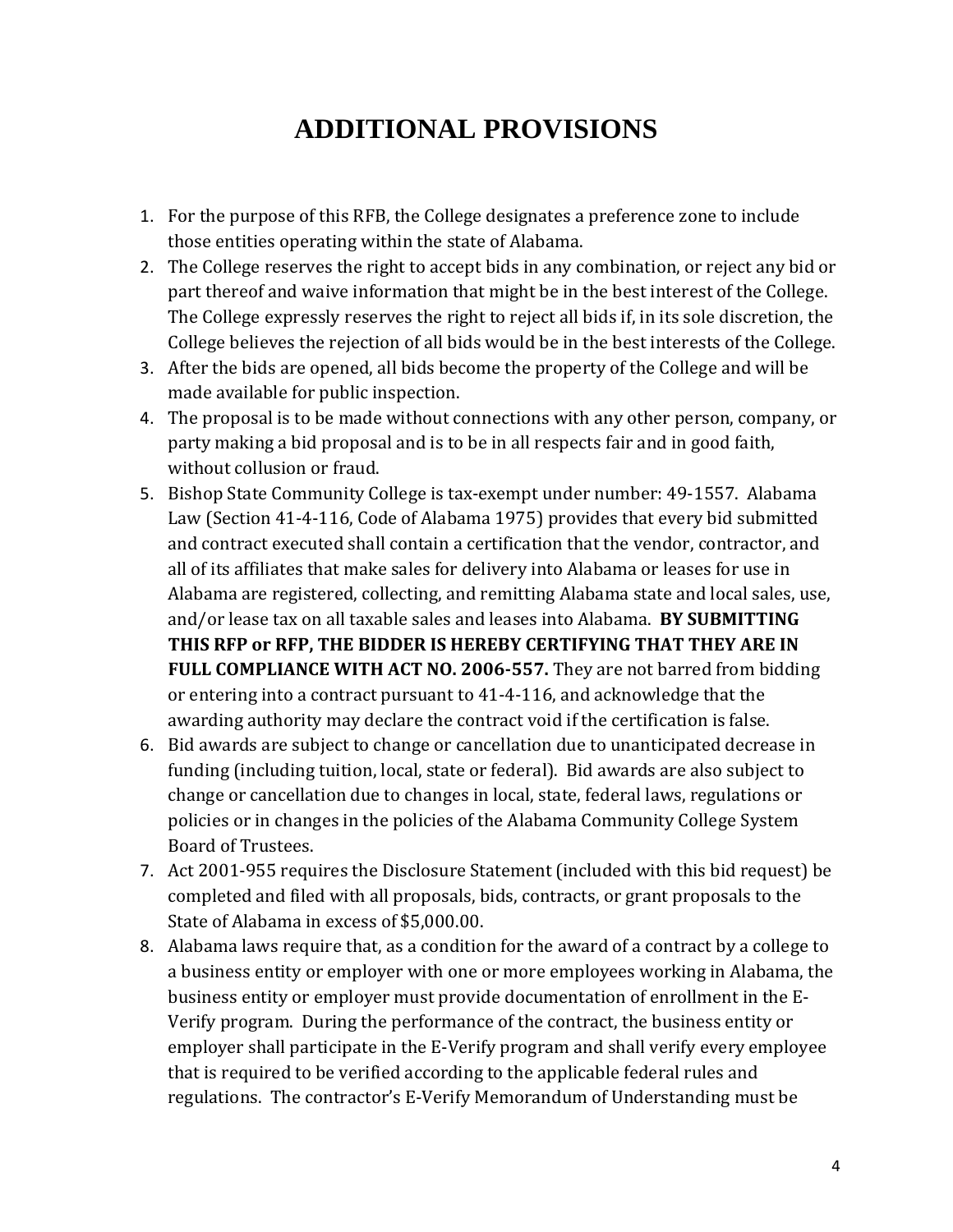included with the bid. If you do not believe these requirements are applicable to your entity, include an explanation justifying such exemption. An entity can obtain the E-Verify Memorandum of Understanding upon completion in the E-Verify enrollment process located at the federal web site www.uscis.gov/everify. The Alabama Department of Homeland Security (http://immigration.alabama.gov) has also established an E-Verify employer agent account for any business entity or employer with 25 or fewer employees that will provide a participating business entity or employer with the required documentation of enrollment in the E-Verify program. An Employer Identification Number (EIN), also known as a Federal Tax Identification Number, is required to enroll in E-Verify or to establish an E-Verify employer agent account.

9. Invoicing frequency should generally be no more than once per month at the end of the billing period. Payment terms are net 30.

#### **If Contract is awarded, the following conditions will apply and shall take precedence over any and all contrary or conflicting provisions of the agreement between the parties and shall govern the rights and obligations of the parties:**

- 10. This agreement shall be governed by and construed in accordance with the laws of the State of Alabama without giving effect to any choice- or conflict- of- laws, provisions, or rules (whether of the State of Alabama or any other jurisdiction) that would cause the application of the laws of any jurisdiction other than those of the State of Alabama.
- 11. It is further agreed that the terms and commitments contained herein shall not constitute a debt of the State of Alabama in violation of Section 213 of the Constitution of Alabama of 1901, as amended by Amendment Number 26. If any provision of this agreement shall contravene any statute or constitutional provision, either now in effect or which may be enacted during the term of this agreement, then the conflicting provision of this agreement shall be deemed null and void. Vendor understands, acknowledges, and agrees that its sole and exclusive remedy for any claim which may arise from or relate to this agreement is to file a claim with the Board of Adjustment of the State of Alabama.
- 12. By signing this contract, the contracting parties affirm, for the duration of this agreement, that they will not violate federal immigration law or knowingly employ, hire, for employment, or continue to employ an unauthorized alien within the State of Alabama. Furthermore, a contracting party found to be in violation of this provision shall be deemed in breach of this agreement and shall be responsible for all damages resulting there from.
- 13. The relationship between the parties is that of independent contractors. Nothing contained herein shall be construed as creating any agency, partnership, joint